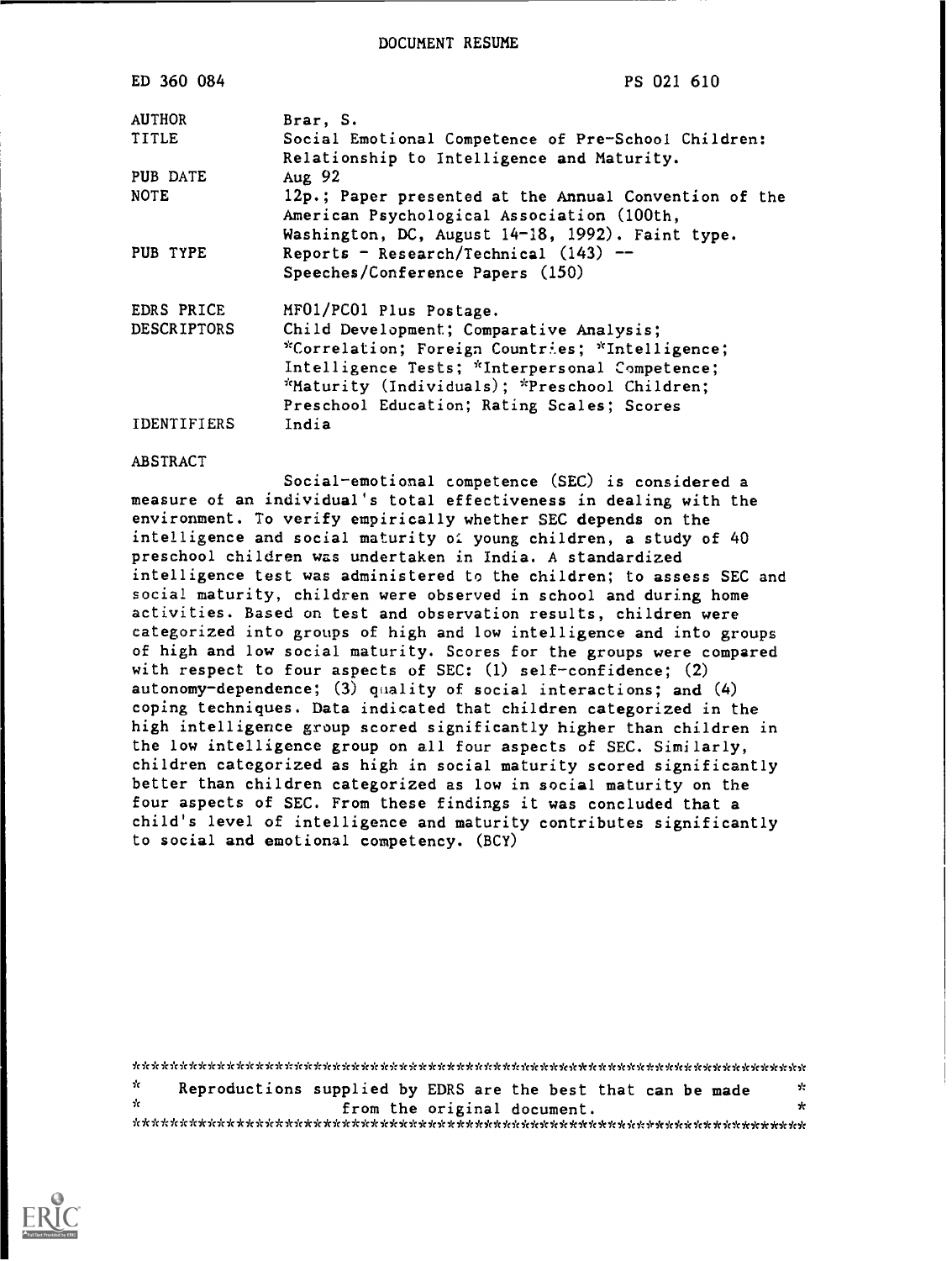U S. DEPARTMENT OF EDUCATION<br>Office of Educations! Research and Improvement EDUCATIONAL RESOURCES INFORMATION

X This document has been reproduced as<br>received from the person or organization<br>originating it

The Contract of the been made to improve<br>reproduction quality

-<br>- Points of view or opinions stated in this document do not necessarily represent official<br>- OERI position or policy

S. Brar Department of Child Development Punjab Agricultural University<br>Ludhiana - 141004 INDIA

Social Emotional Competence of Pre-School Children: Relationship to Intelligence and Maturity

> "PERMISSION TO REPRODUCE THIS MATERIAL HAS BEEN GRANTED BY

hakun ᢣ n Brar

TO THE EDUCATIONAL RESOURCES **INFORMATION CENTER (ERIC)."** 

"Presented at Centennial Annual Convention of the<br>American Psychological Association at Washington D.C. August, 1992"

# **BEST COPY AVAILABLE** 02

 $\mathbb{F}_2$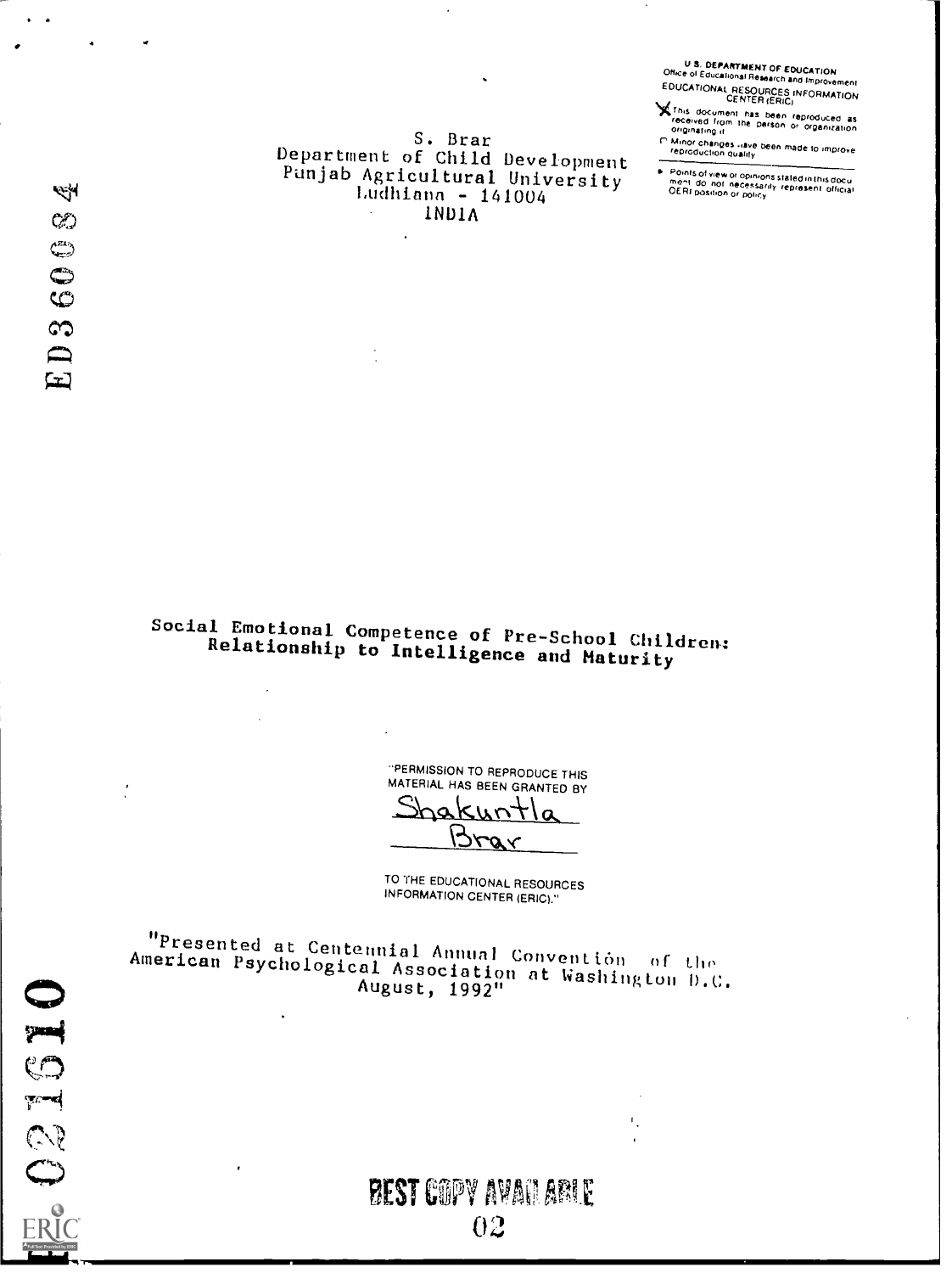Competence is the ability to do well what is attempted.<br>A competent person makes the things happen into his environment.<br>Social competence is the effectiveness of a person in dealing<br>with the environment (White 1971, Zigle peers and significant adults (O'Malley 1977). Besides other<br>skills and abilities emotional expression forms an essential<br>part of competent and effective functions (Messick, 1974,<br>White 1960). The study of social-emotional the foundation of their achievements, abilities and personality.<br>Social-emotional competence builds the self-concept and<br>self-esteem of a child. Baumrind (1977) observed that social-<br>emotional competence largely depends on the role of child's abilities in developing social-emotional<br>competency cannot be underestimated. Though, as it is pointed out by Yussen and Santrock (1978) social-emotional competence<br>may be different from general intelligence yet it might<br>depend upon the intellectual level of the child. Intelligence<br>helps the child to understand, to evaluate tively on his environment. Therefore, it might be expected that social-emotional competence and intelligence are closely<br>related.

Apart from this social maturity too seems to be an important variable which should help in developing the



22 - Jan Jawa Barat, Ingles<br>22 - Jan Jawa Barat, Panamana aktor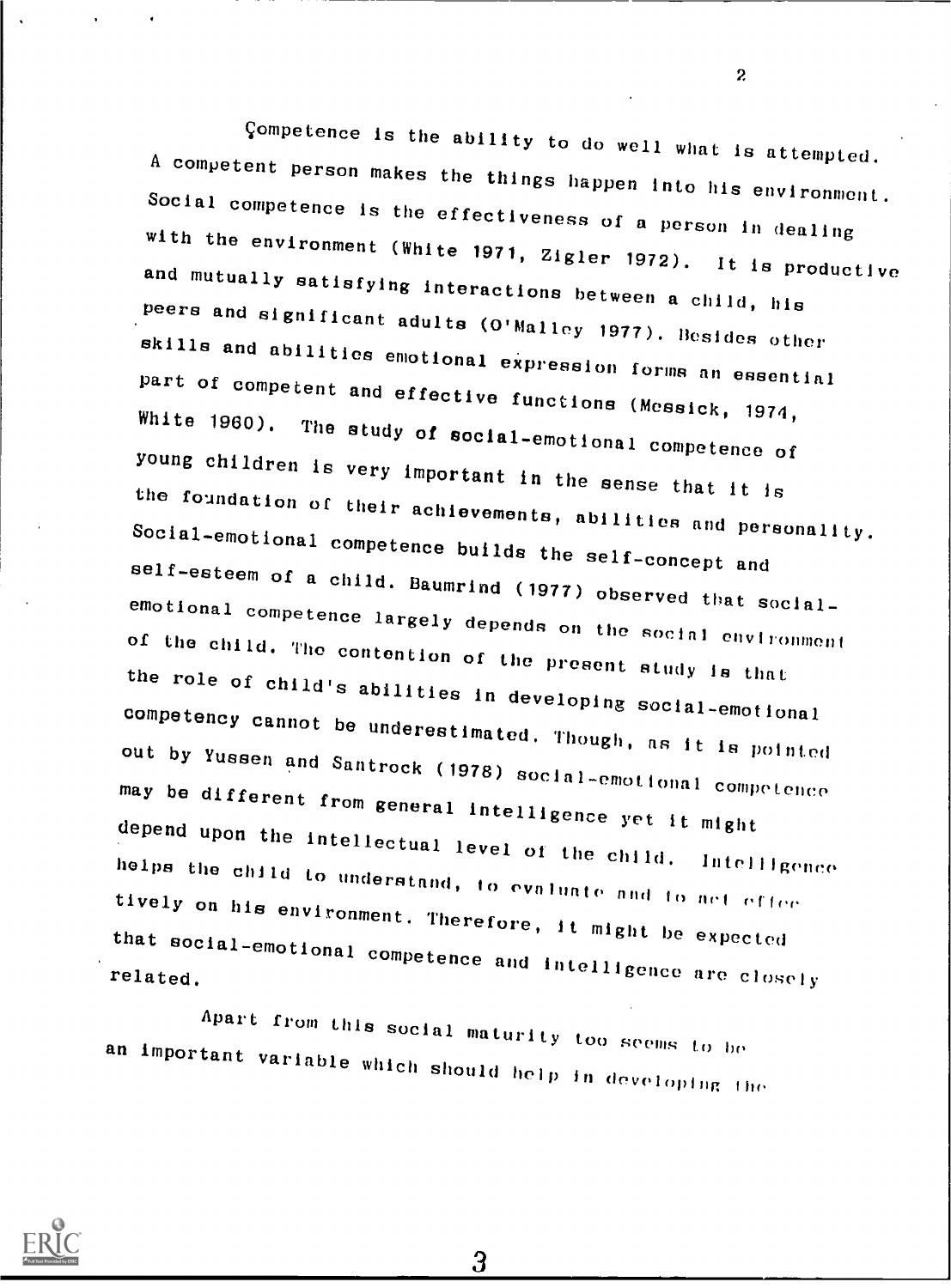social-emotional competence of the child. Social maturity is a progressive capacity of a child for looking after himself and participating in the activities which leads towards independence (Doll 1965). The progressive social maturation makes the child independent. The ability or the skill of a child to be independent contributes in the development of social-emotional competence. The purpose of the present study was to verify empirically whether social-emotional competence depends on intelligence and social maturity of the young children.

### Method

#### Sample

Data were collected from 40 young children attending the Laboratory Nursery School of Child Development Department, Punjab Agricultural University, Ludhiana. Average age of pre-schoolers was 3years, 2 months.

#### Instruments

The following instruments were used to colelet the relevant data :

- 1. Soguine Form Board (Arthur, 1947) Teat wan used to measure the intelligence of children.
- 2. Vineland Social Maturity Scale (D011,1965) was used to measure the social maturity of children.



 $\overline{3}$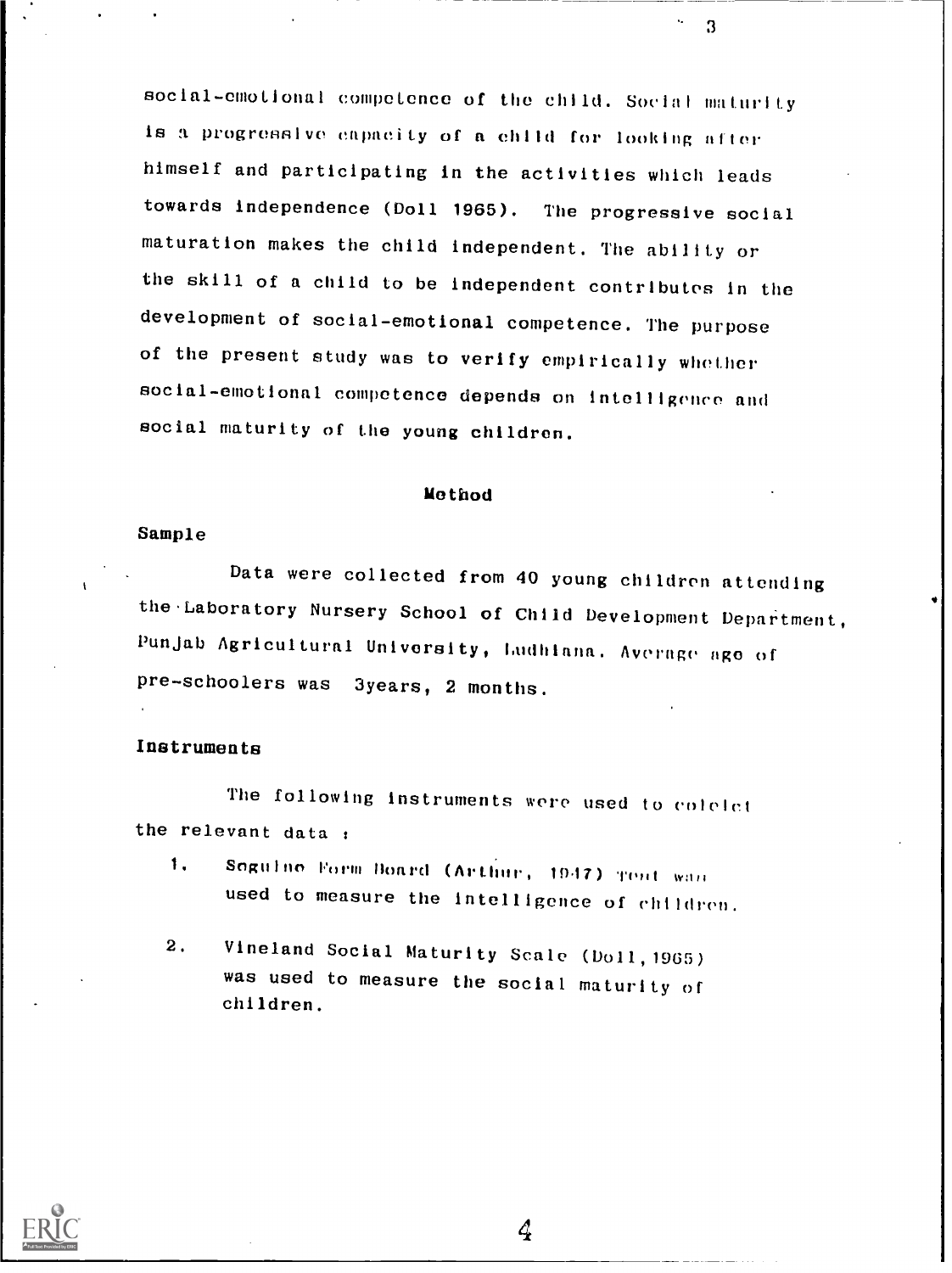3. Santa Barbara Social-Emotional Competence Scale (Hendrick 1975) was used to measure. social-emotional competence.

### Date Collection

First Seguine Form Board Test of intelligence was administered to children individually. Data on socialemotional competence and social maturity of children were collected by the author by observing the behaviour of children when they were participating in various activities in school and at home. Mothers of children were also asked to explain the behaviour of children wherever the need arised.

 $\cdot$ 

## Results and Discussion

The data were analysed with the help of t-test. First, on the basis of their performance on the Seguino Form Board Test of intelligence children were categorised into two groups, high intelligent group (HIG) and low intelligent group (LIG) using median as the cut off point. Thus formed high intelligent and low intelligent groups were compared on different aspects comprising social-emottonal competence. The results are reported in Table 1. Similarly median value on social maturity scale was used to divide the children into high social maturity (HSMG) and low social maturity (LSMG) groups. These results are presented in Table 2.

Table <sup>1</sup>

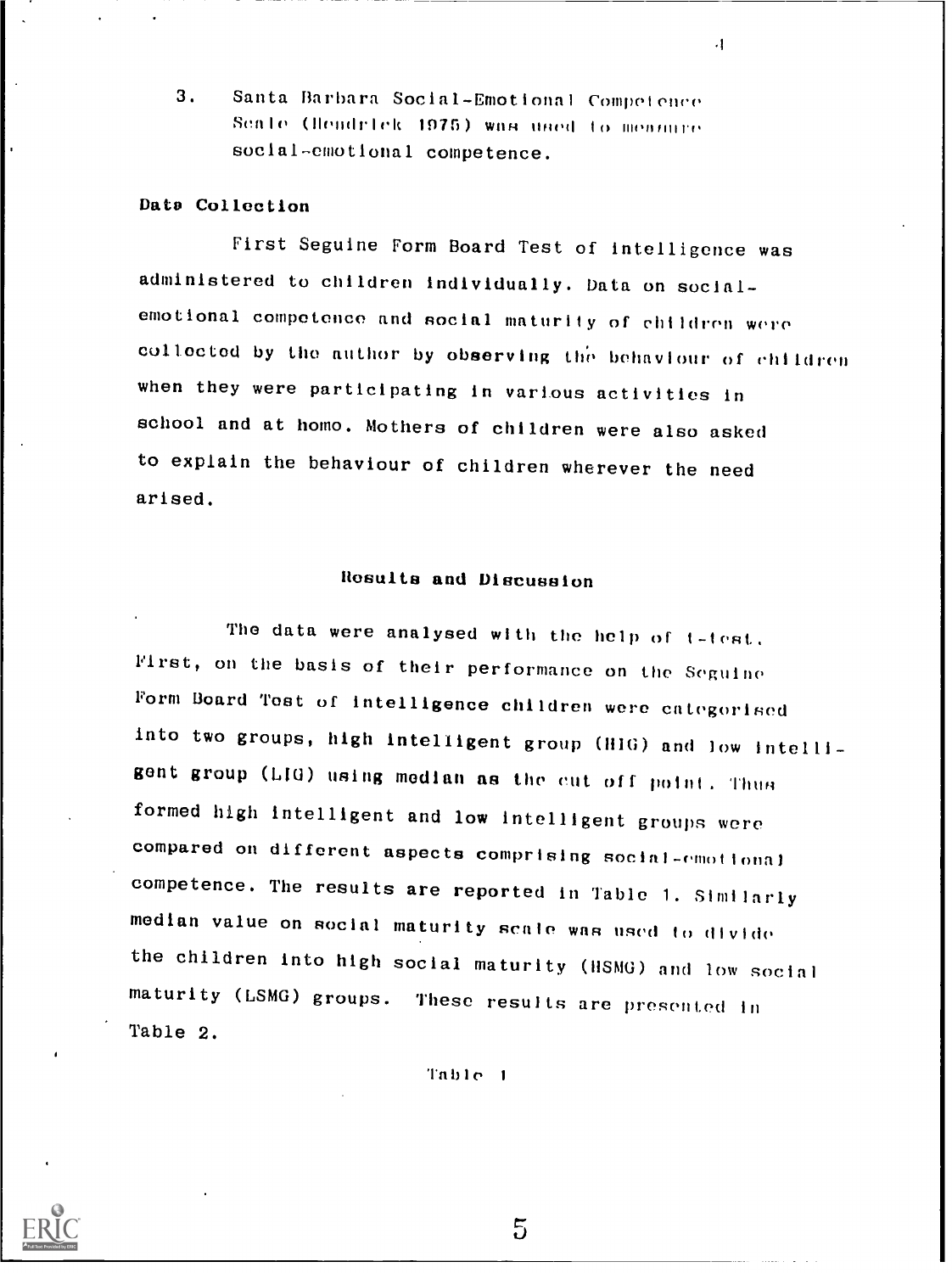1 t is obvious from the t-- ratios in Tnble <sup>t</sup> thnt lila & hla of preschool children differed significantly in self-confidence ( $t = 2.698$ ,  $p \le 0.05$ ), autonomy-dependence  $(t = 2.161, p \le 0.05)$ , social competence  $(t = 4.112, p \le 0.05)$ , and coping techniques ( $t = 3.425$ ,  $p \leq 0.05$ ) as well as on the total score of social emotional competence scale  $(t = 3.579, p \leq 0.05)$ .

Similarly children having high social maturity obtained significantly different scores (Table 2) than those having low social maturity on self confidence  $(t = 4.480, p \le 0.05)$ , autonomy and dependence  $(t = 2.471,$ p <0.05), social competence ( $t = 3.629$ ,  $p$  <0.05), coping techniques (t =  $3.77$ , p < 0.05) and on total score of socialemotional competence scale (t =  $6.294$ , p <  $0.05$ ).

Results in Table <sup>1</sup> reveal that HIG scored more  $(M = 10.00)$  than LIG  $(M = 8.30)$  on self confidence. Thus the development of self confidence, child revealed in dealing with school strictness or interactions depended on their level of intelligence. It is well known that intelligence is one of the important cognitive variables which helps understand and evaluate the environment. H1G showed more autonomy ( $M = 11.40$ ) as compared to LIG ( $M = 10.25$ ). In fact HIG children were more effective like in making decisions themselves and didn't associate themselves only with one person in the nursery school. High level of intelligence also helped children in dealing with the social situations

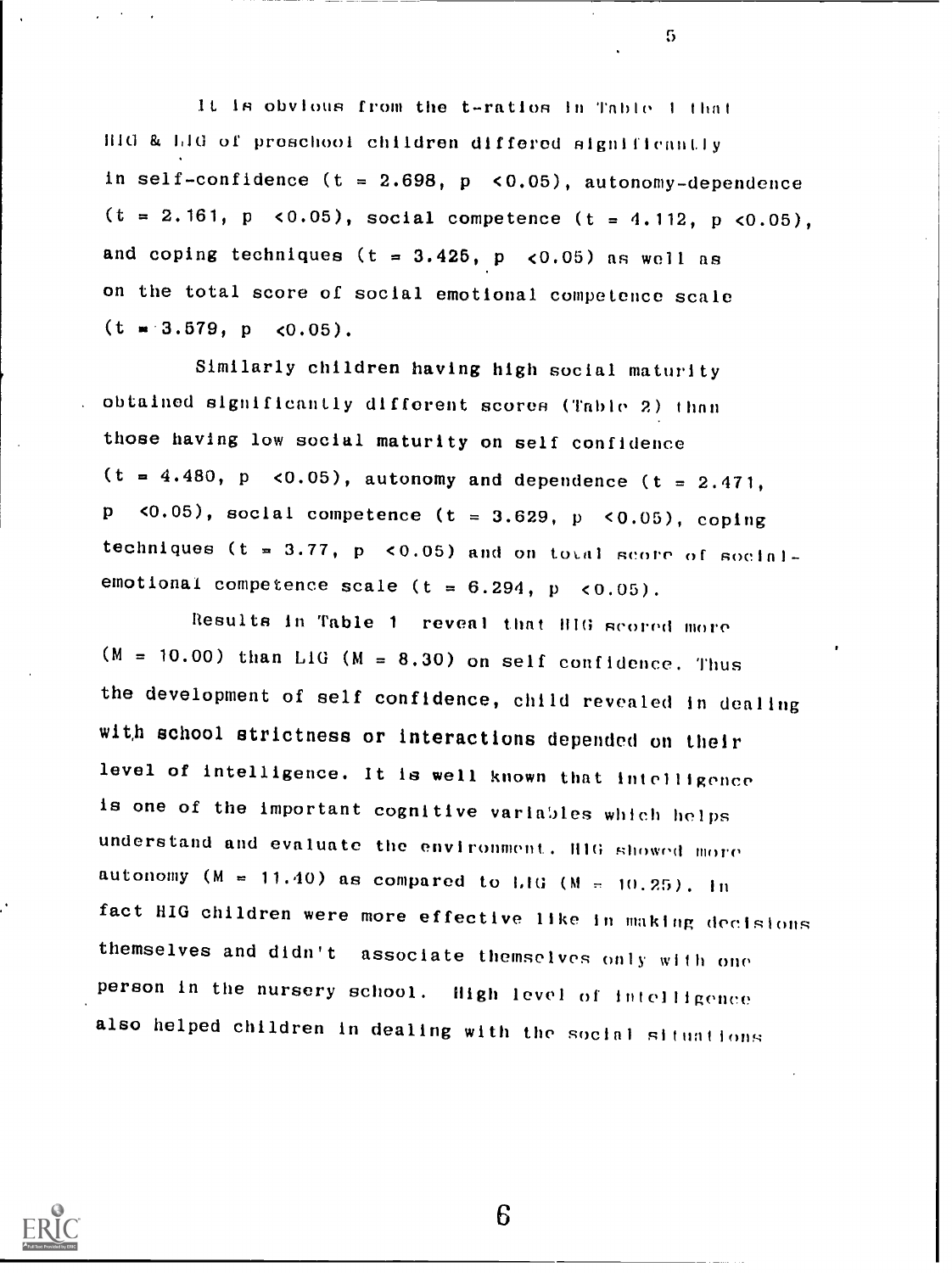(M  $= 11.42$ ). LIG children scored less (M = 9.50) on this aspect of competency. More intelligent children could share toacher and other things with fellow children. They could show concorn for others and were willing to bargain to attain goals. Further, guod coping techniques were being used by high intelligent ( $M = 10.25$ ) children than those of low intelligent ( $M = 7.15$ ). While expressing emotions they had full control on their emotions and knew how and where to express their emotions. Mentally alert children had maintained friendship with other children in the class , could express anger in an approved way and didn't damage any property. Thus Intelligence helped children In denting with their environment effectively through coping techniques.

In overall even on total score of social-emotional competence test, children of high intelligence got higher score ( $M = 43.75$ ) than those of less intelligence ( $M = 34.95$ ). From the findings of this research it is obvious that social emotional competence of a child depends on his intelligence. .High intelligence brings self-confidence, autonomy, sorial competence and better coping techniques.

Comparison on different aspects of social emotional competence of socially more mature group (SMMG) of children and less mature group (SLMG) are shown in Table 2.

#### Table 2

Socially more matured children revealed more self confidence  $(M = 10.5)$  than less maturers  $(M = R, 00)$ . Socially fast



7

 $\overline{6}$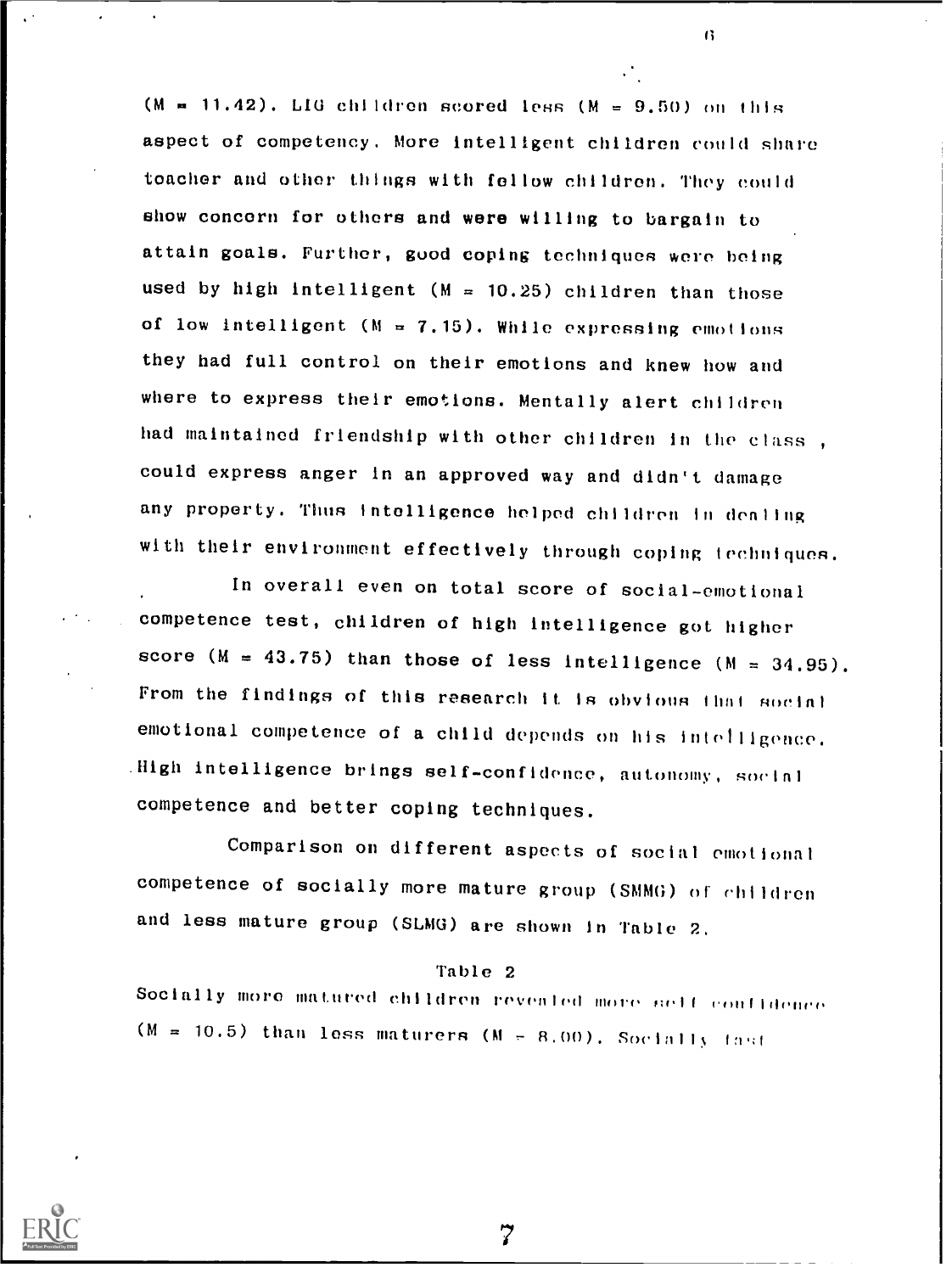maturers got more score on autonomy-dependence dimension  $(M = 11.50)$  of social emotional competence scale. Whereas slow maturers were displaying less autonomy  $(M - 10, 20)$ , they were, rather dependent on mother and other adults, They use to cling only to one person most of the times. Mature children were good in their social interactions  $(M = 11.30)$ with peers, parents, teachers and other adults than less mature ones  $(M = 9.30)$ . They also used better coping techniques  $(M = 10.55)$  than socially less mature children  $(M = 7.85)$ . The two groups of SMMG ( $M = 43.75$ ) and SLMG ( $M = 34.95$ ) children differed significantly from one another on total social-emotional competenc . The results of the present study showed that social maturity contributes significantly in the development of self-confidence, autonomy, social interactions and coping techniques. Thus social maturity in self help, self-direction, locomotion, occupation, communication etc. helps children mastering their world. The skills gained in these activities develop social competence in young pre-school children. Social maturity does help developing the skills required for social emotional competence at every stage of development. In a way social-emotional competence and social maturity seems to be associated or interdependent.

 $\overline{7}$ 

To conclude,findings of the present study supported the hypothesis to start with that child's level of infolligence and maturity of self contributes in the development of

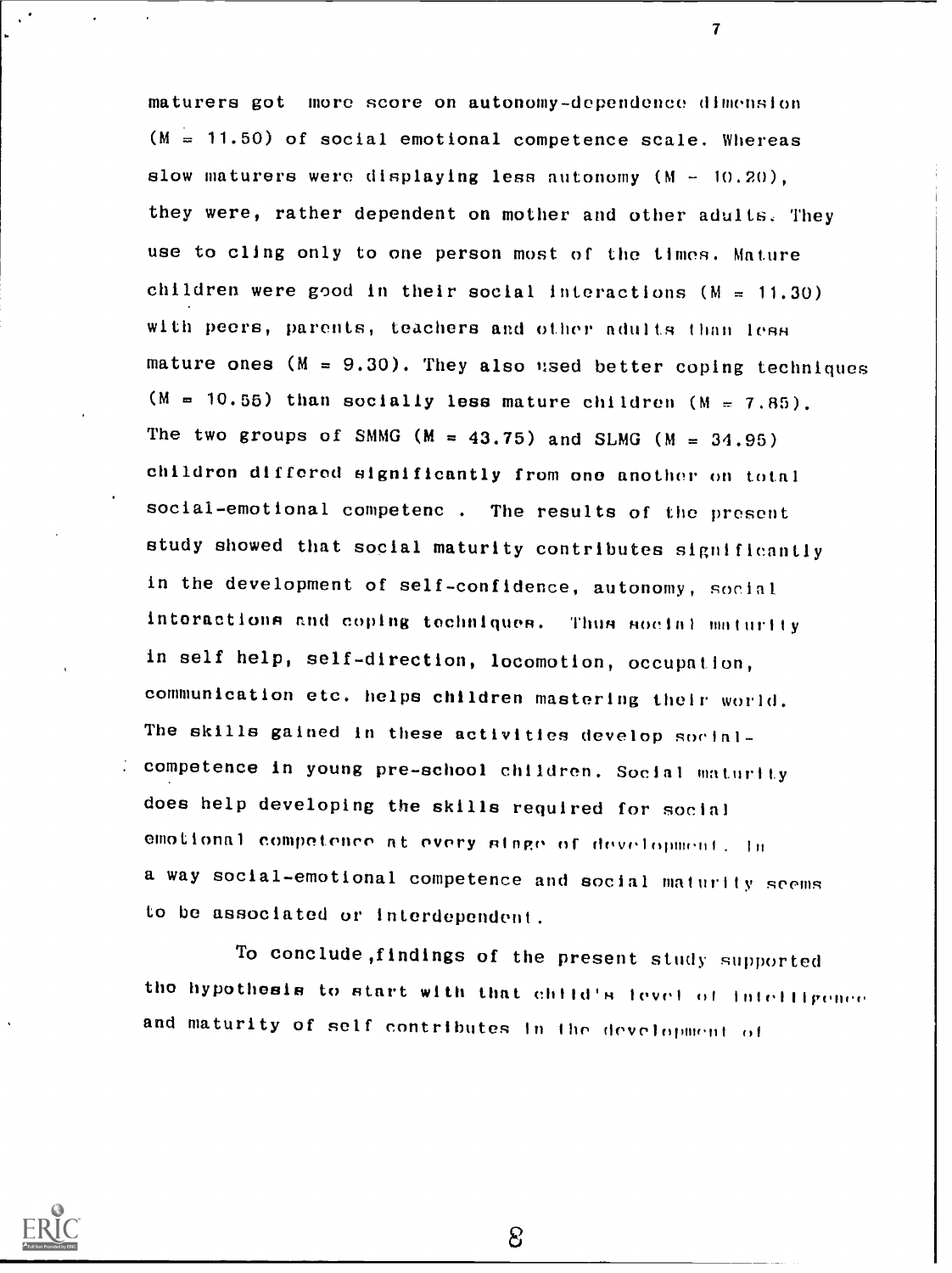his social-emotional competence. No one is denying the fact that external environment, which is not in the hands of small child, does play an important role In the development of his competencies but his own efforts and capabilities also play a major role. Thus child is active by nature and not passive.

 $\overline{B}$ 

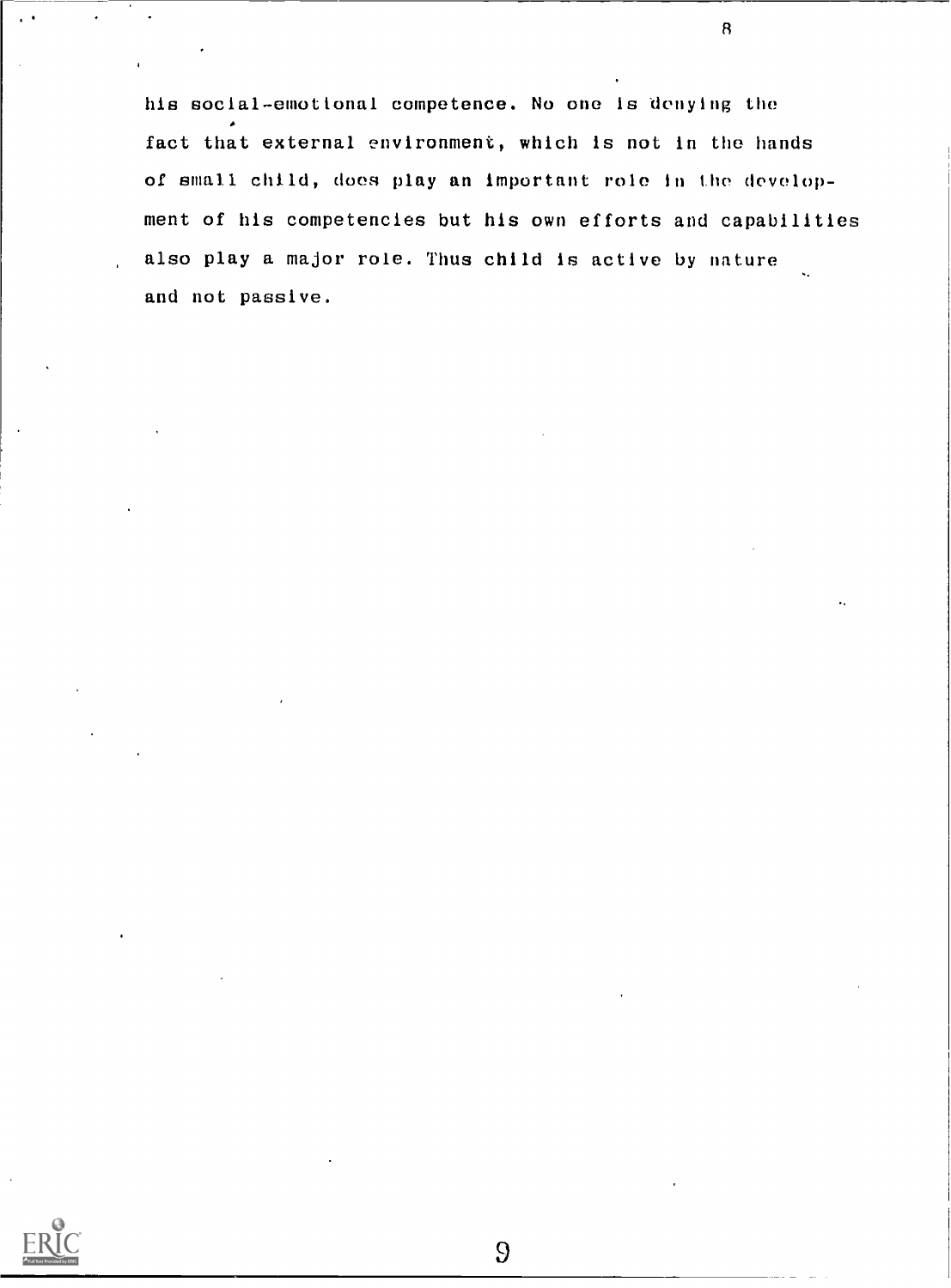#### LITERATURE CITED

- Arthur,G. 1947. A Point Scale of Performance Tests Revised Form II, Manual for Admission and Scoring the Tests. New York <sup>t</sup> The Psychological Corporation.
- Baumrind,D. 1972. Socialization and instrumental Competence In Young Children. In: W.W.Hartup (Ed.) The Young Child (Vol. 2), Washington, D.C. National Association for the Education of Young Children.
- Doll,E.A. 1965. Vineland Social Maturity Scale. Minnesota: American Guidance Ser., Inc.
- Ilendrick,J. 1975. The Whole Child. Saint Lovis, Mosby Co.
- WMalley,J.M. 1977. Research Perspectives on Social Competence. Merrill Palmer Quarterly, 23 (1), 29-44
- Yussan, S.R. and Santrock, J.W. 1978. Child Development. Iowa <sup>r</sup> Wm Brown Co.

White, B.L. 1972. Pre-school projects: Child rearing practices and the development of competence. Harverd, Univ. Press.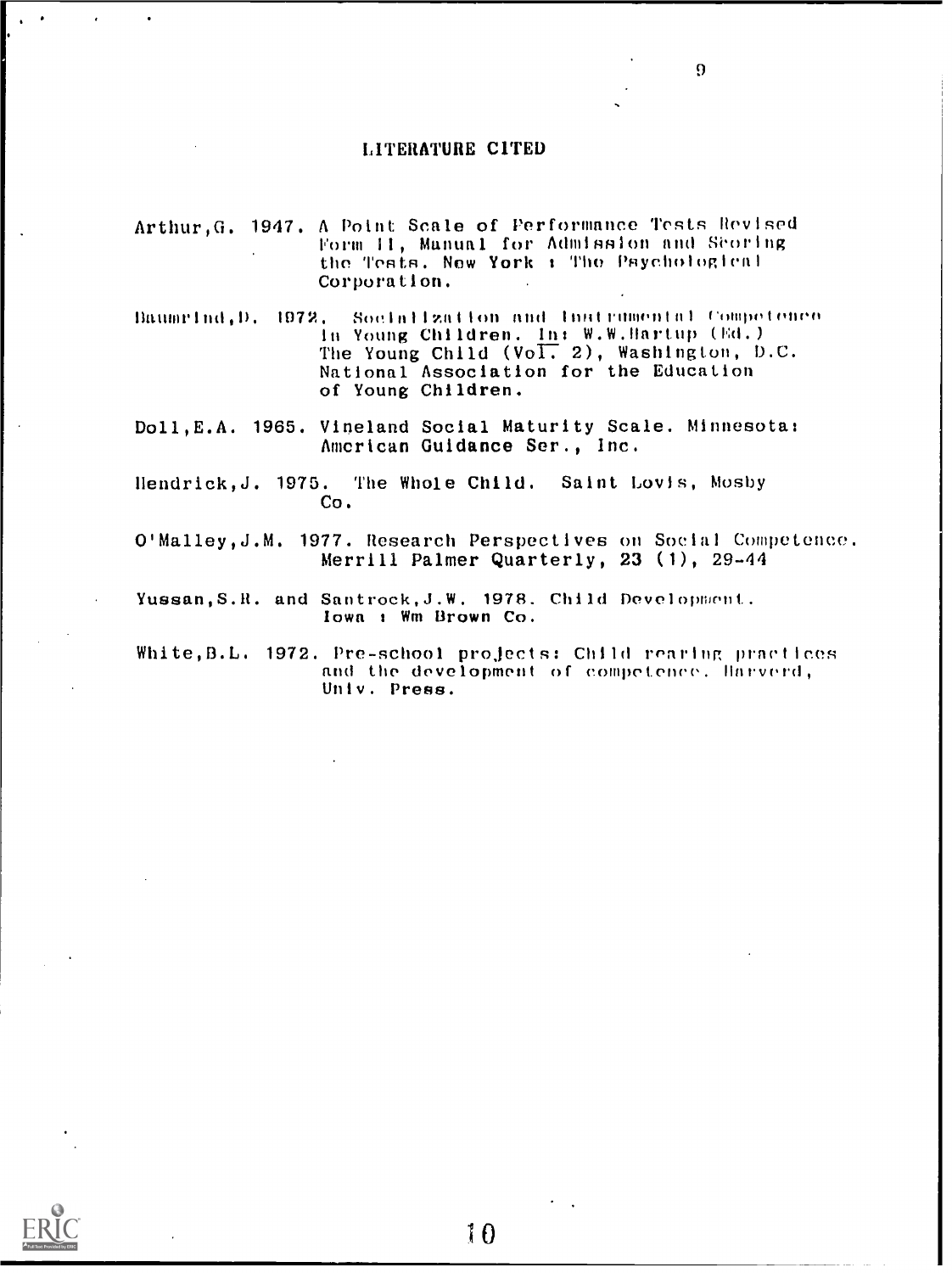| Sr.<br>Social-Emotional<br>No. Competence Variable | Group                                | M              | $S, D$ .       | N                     | terntlo  |
|----------------------------------------------------|--------------------------------------|----------------|----------------|-----------------------|----------|
| 1.<br>Self-confidence                              | HIG.<br>LIG                          | 10.00<br>8.30  | 2.051<br>1.838 | 20<br>$20$ .          | 2.698+   |
| 2.<br>Autonomy and<br>Dependence                   | HIG.<br>LIG                          | 11.40<br>10.25 | 0.940<br>2.114 | 20<br>20              | $2.161*$ |
| 3. Social compotence                               | $\overline{1110}$<br>LIG <sub></sub> | 11.42<br>9.50  | 0.882<br>1.820 | 20 <sub>1</sub><br>20 | $4.112+$ |
| 4.<br>Coping Techniques                            | <b>HIG</b><br>LIG                    | 10.25<br>7.15  | 2.653<br>2.924 | 20<br>20              | $3.425*$ |
| 5.<br>Total score<br>$\pmb{i}$                     | <b>HIG</b><br>L10                    | 43.25<br>36,85 | 4.278<br>6.523 | $20 -$<br>20          | $3.579*$ |

Table 1. Comparison of Different Aspects of Social-Emotional<br>Competency of High Intelligent and Less Intelligent

 $HIG = High Intelligent Group  
LIG = Low Intelligent Group$ 



 $\overline{a}$ 

 $\mathbf{t}_i$ 

 $\hat{\textbf{z}}$ 

 $\overline{\phantom{a}}$ 

 $\cdot$